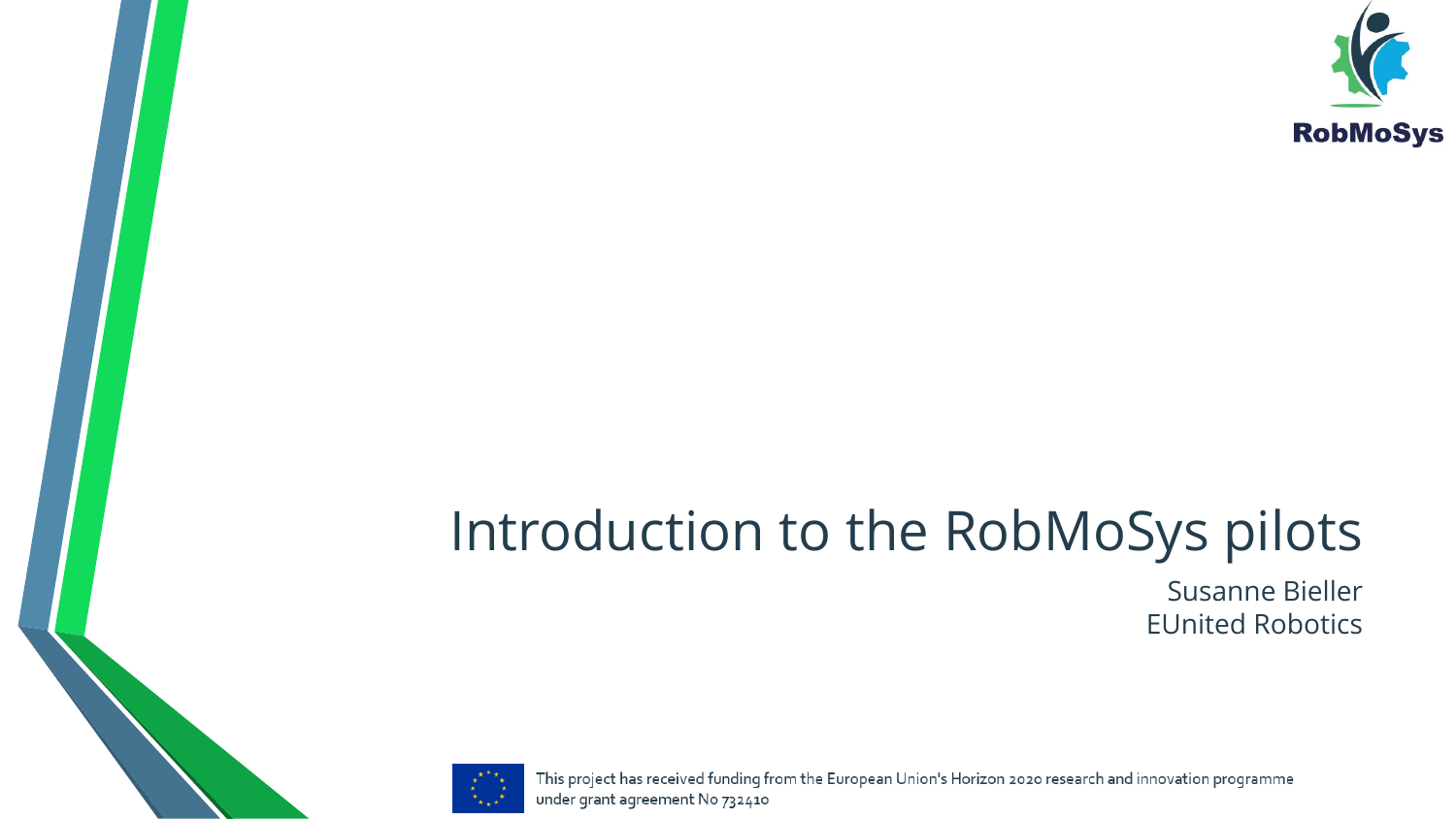## What is the role of pilots in RobMoSys?



#### • Pilots are used

- $\blacksquare$  to valide the methodology and
- to demonstrate the use of its approach through the development of real robot applications targeted at real customers,
- to illustrate vendor-neutral and environment-neutral composition of systems
- Pilots span
	- different domains,
	- different kind of applications,
	- different requirements.
- All pilots are centered around navigation and (mobile) manipulation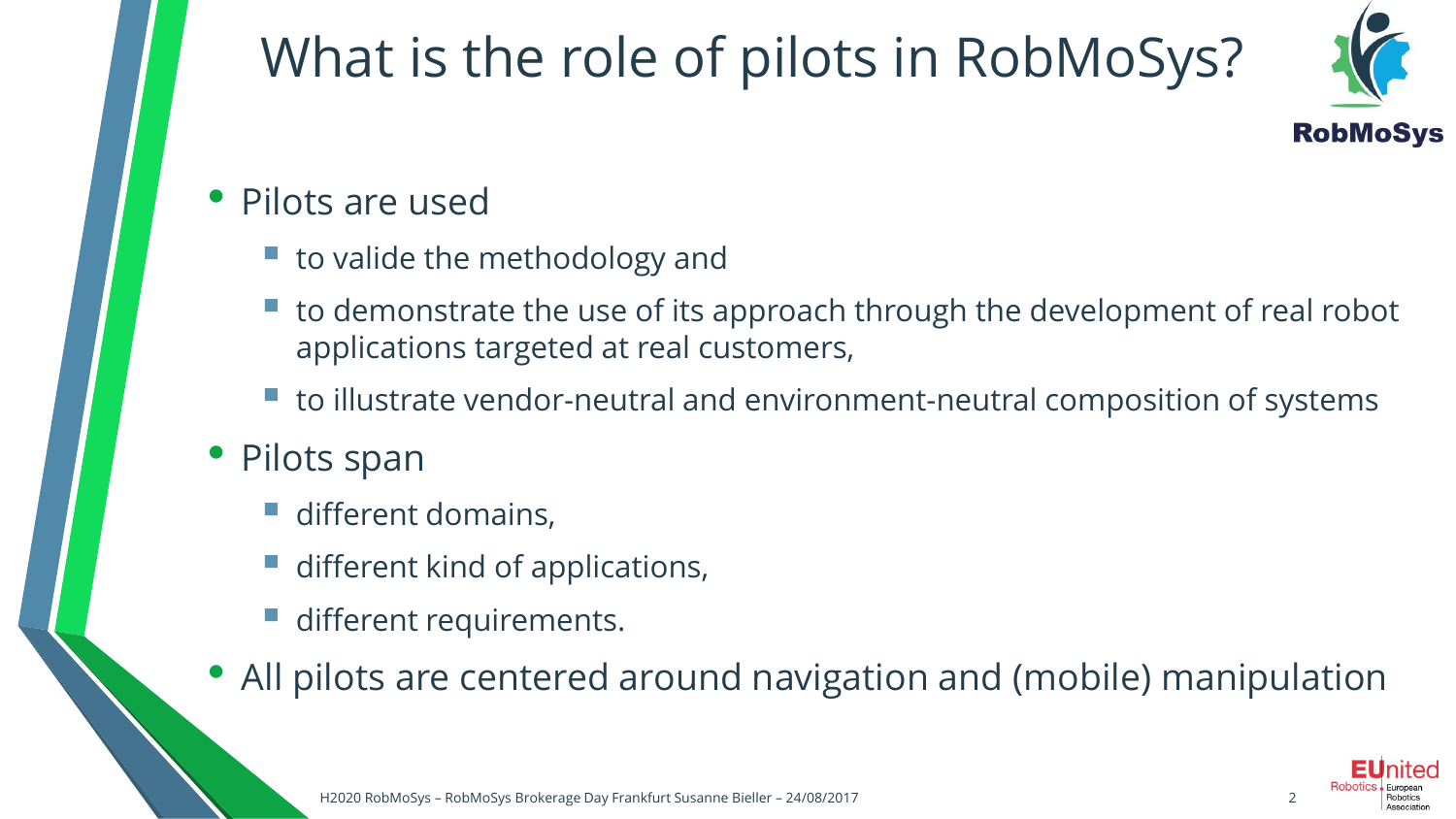#### Can we use the pilots or interact with them?



- RobMoSys is able to offer the following services and equipment to partners:
	- Robotics Innovation Facilities (RIFs) at CEA in Paris-Saclay
	- Centres of Competence (CoC) at TUM in Munich
	- Consortium pilots can be provided to project contributors to support designing, developing, testing, benchmarking and demonstrating their contribution.
- The realisation of the project's developments are not limited to the RobMoSys pilots, but can be created anywhere in the community.

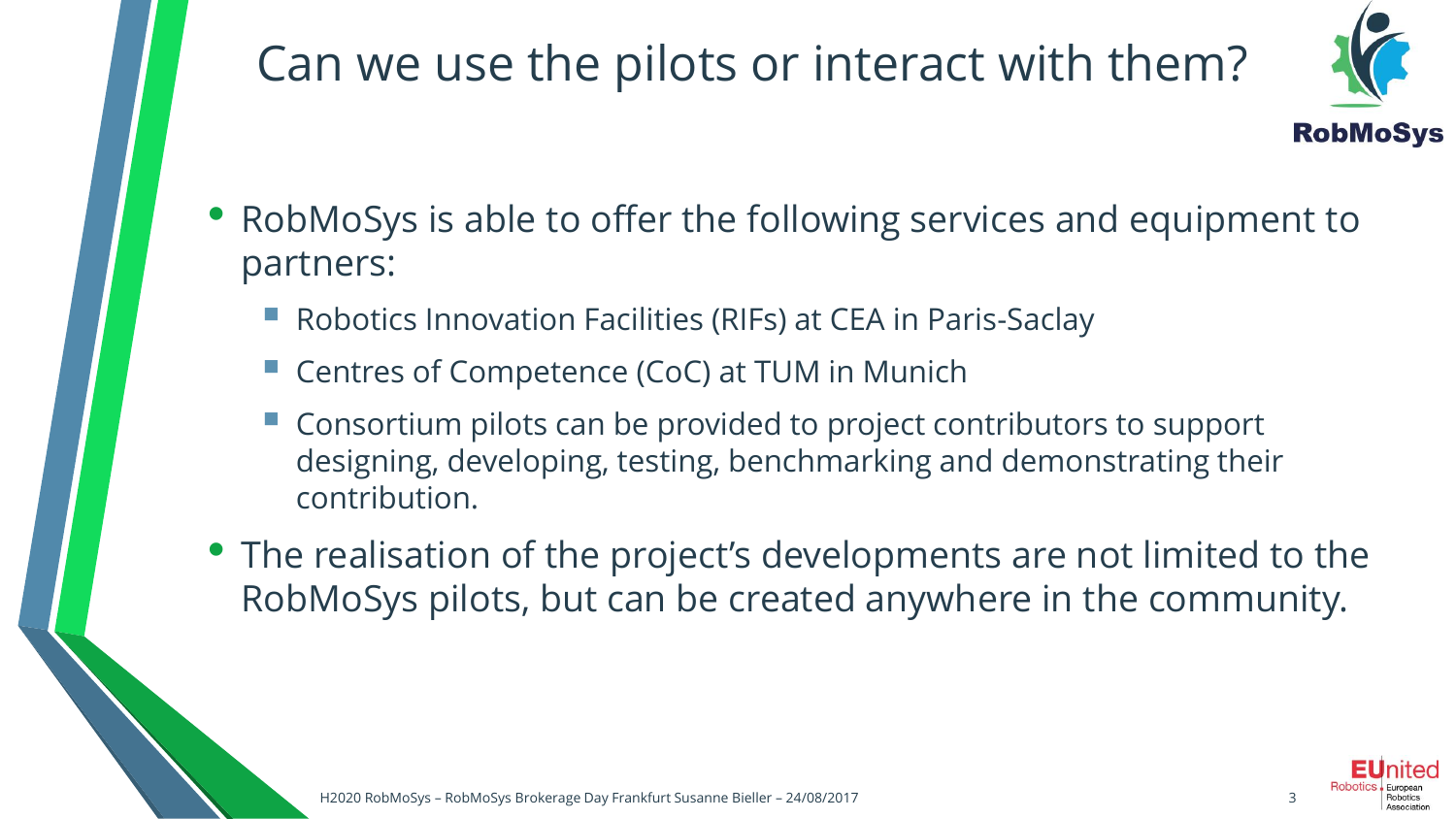#### Why does the first call not mention the pilots?



- We will dedicate the Second Open Call to:
	- **E** involve the community in extending the Pilot skeleton application, by using the system composition guidelines and models provided by the project;
	- develop functional components that conform 100% to these guidelines and models;
	- **The improve on the just-mentioned guidelines and models;**
	- improve on the implementations of building blocks (whose implementation comes from the First Open Call);
	- document the integration process as a template for next-generation service robotics system integrators.

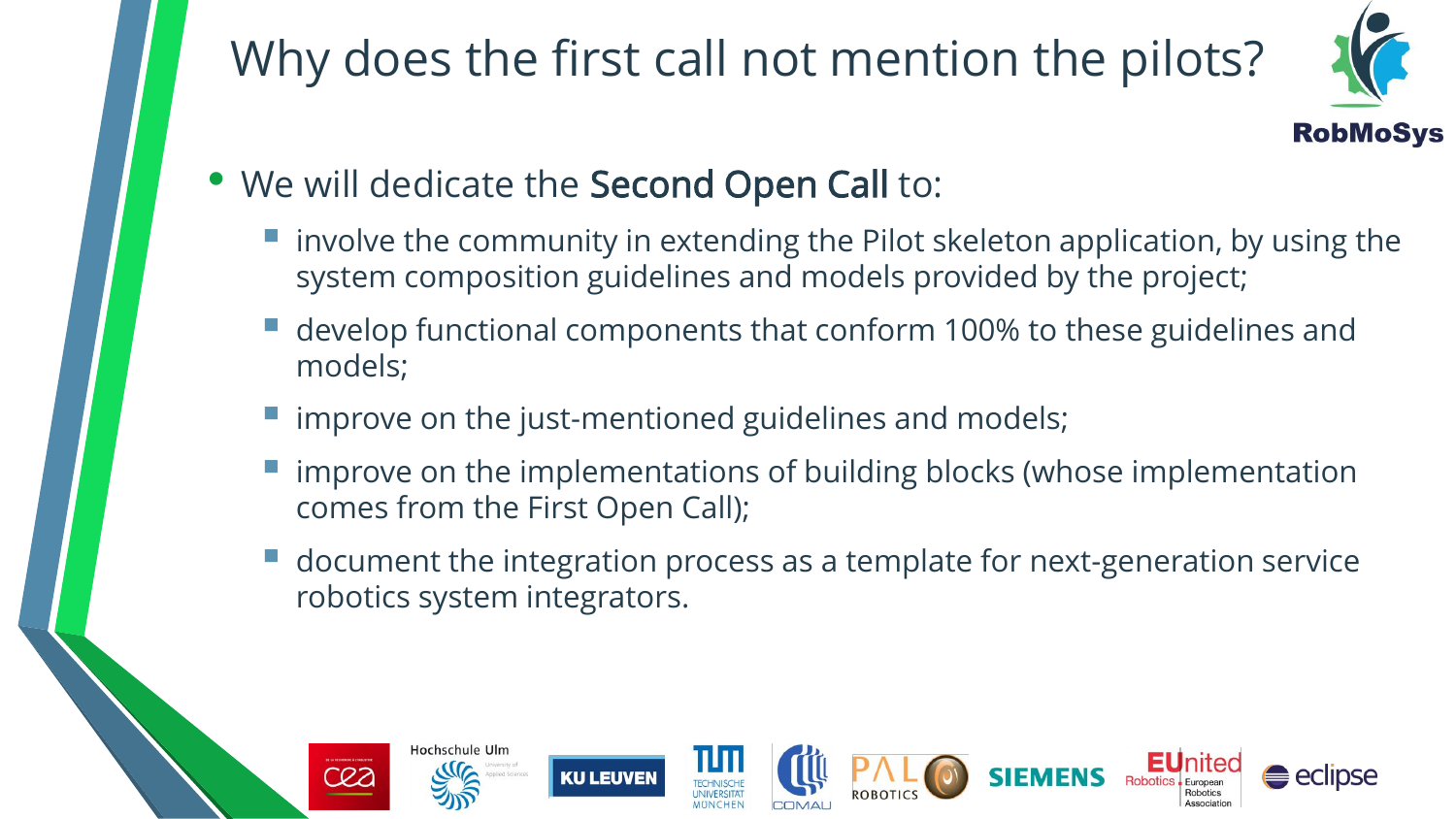# What do the RobMoSys pilots focus at?



- Goods transport in a company:
	- Intralogistics Industry 4.0 Robot Fleet
- Object manipulation for manufacturing applications on a production line:
	- **Flexible Assembly Cell**
	- **Human Robot Collaboration for Assembly**
- Mobile manipulation for assistive robotics in a domestic environment or in care institutions:
	- **Assistive Mobile Manipulation**
- Modular Educational Robot Pilot

The core partners will be in charge of preparing shared system models and software components and developing of skeleton applications for the pilots.













eclipse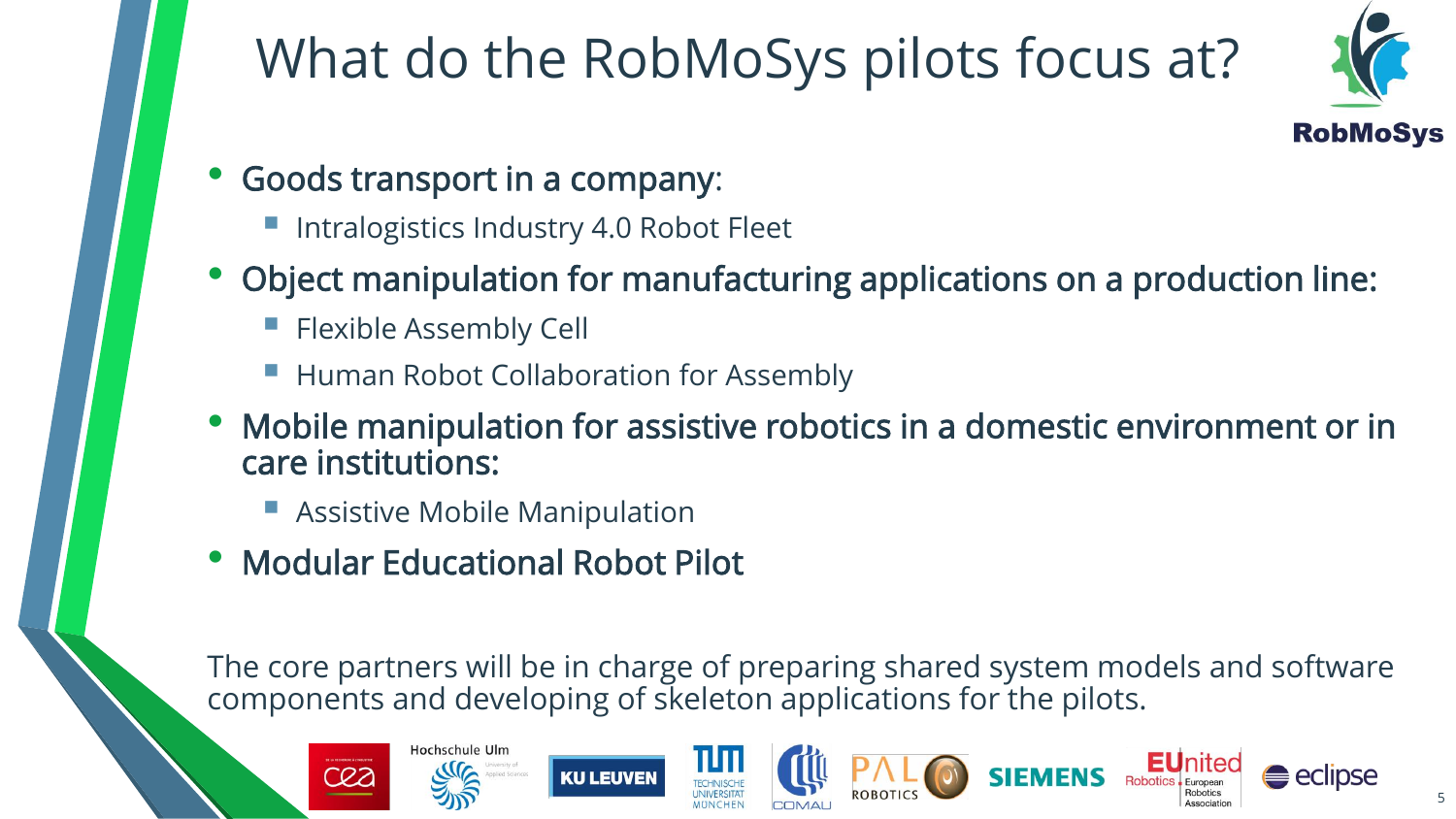## Intralogistics Industry 4.0 Robot Fleet



- This is a mobile goods transport scenario, such as factory intra-logistics.
- Key performance areas will be
	- performance of goods delivery and and according non-functional requirements
	- ease of system integration not just between the robotics systems themselves but also with the other IT systems in factories and companies.



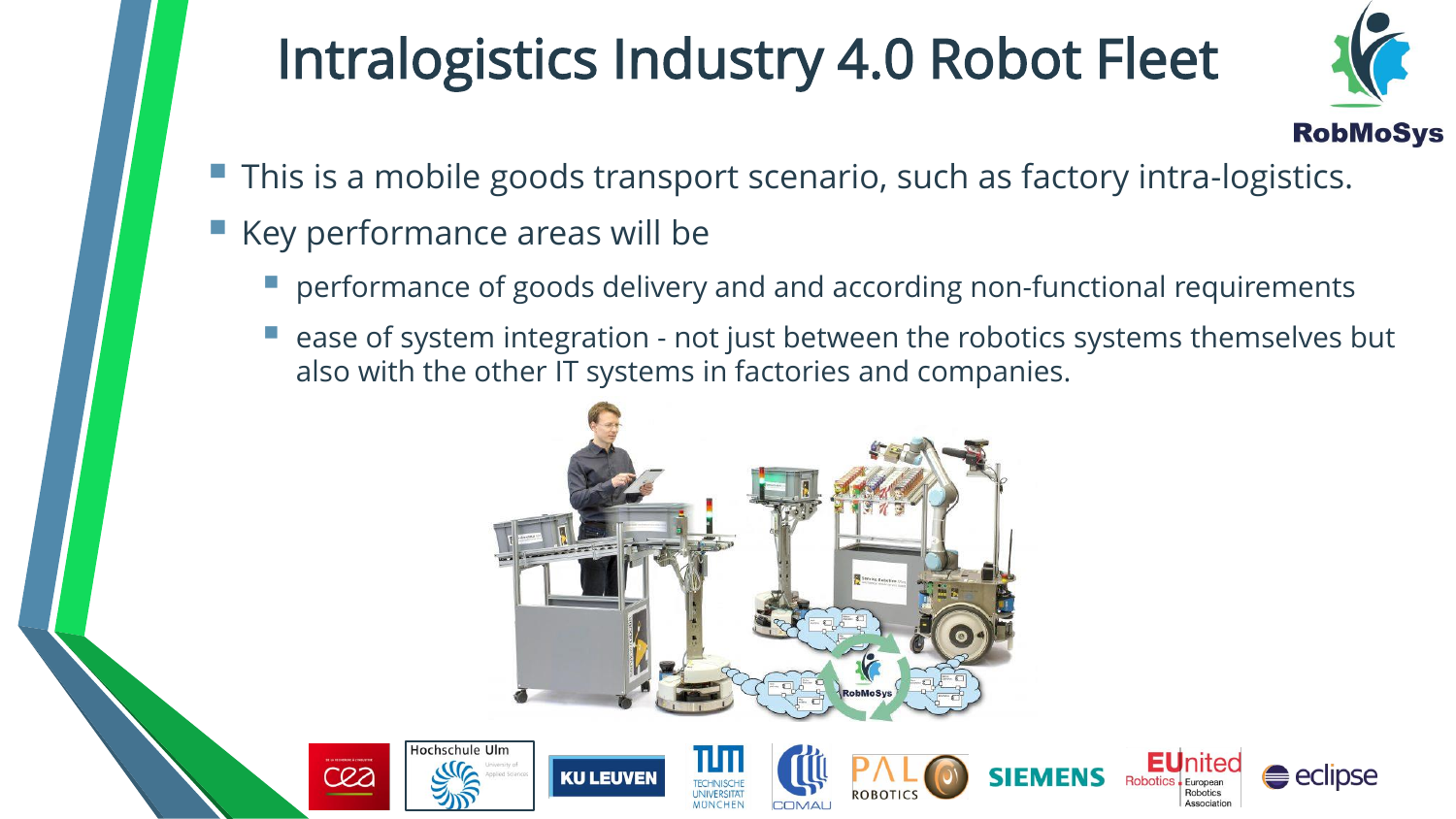## Flexible Assembly Cell



- Object manipulation for manufacturing applications on a production line
	- Two robotic arms in a shared workspace
	- comparable to how two humans would share a task of moving boxes.
- Objective:
	- validate the RobMoSys methodology
		- by applying it on a discrete manufacturing task within a highly-flexible assembly cell.
		- through all stages, from design to task execution.
	- demonstrate replacement of components
- Key performance indicators include

Hochschule Ulm

**Robustness** 

CRZ

ease of integration and monitoring.



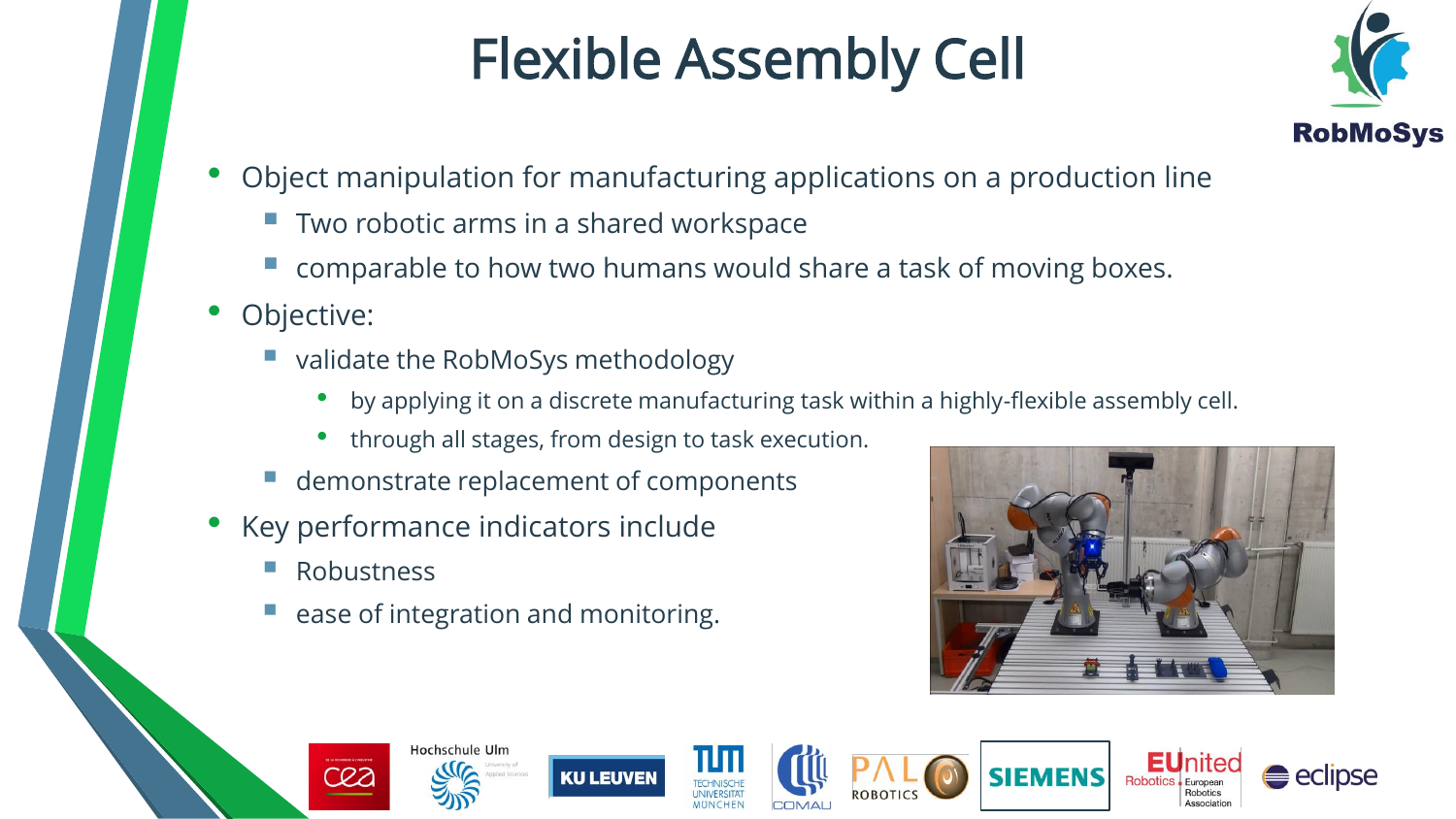# Human Robot Collaboration for Assembly



- Object manipulation for manufacturing applications on a production line
- Objective:
	- Safety certification of the production site based on model-based risk analysis.
	- Modeling once, using everywhere: reusing task description for several robots
- This pilot demonstrates:
	- **Safety certification**
	- Easing the development of robotics systems
	- Flexibility and resistance to low-level changes



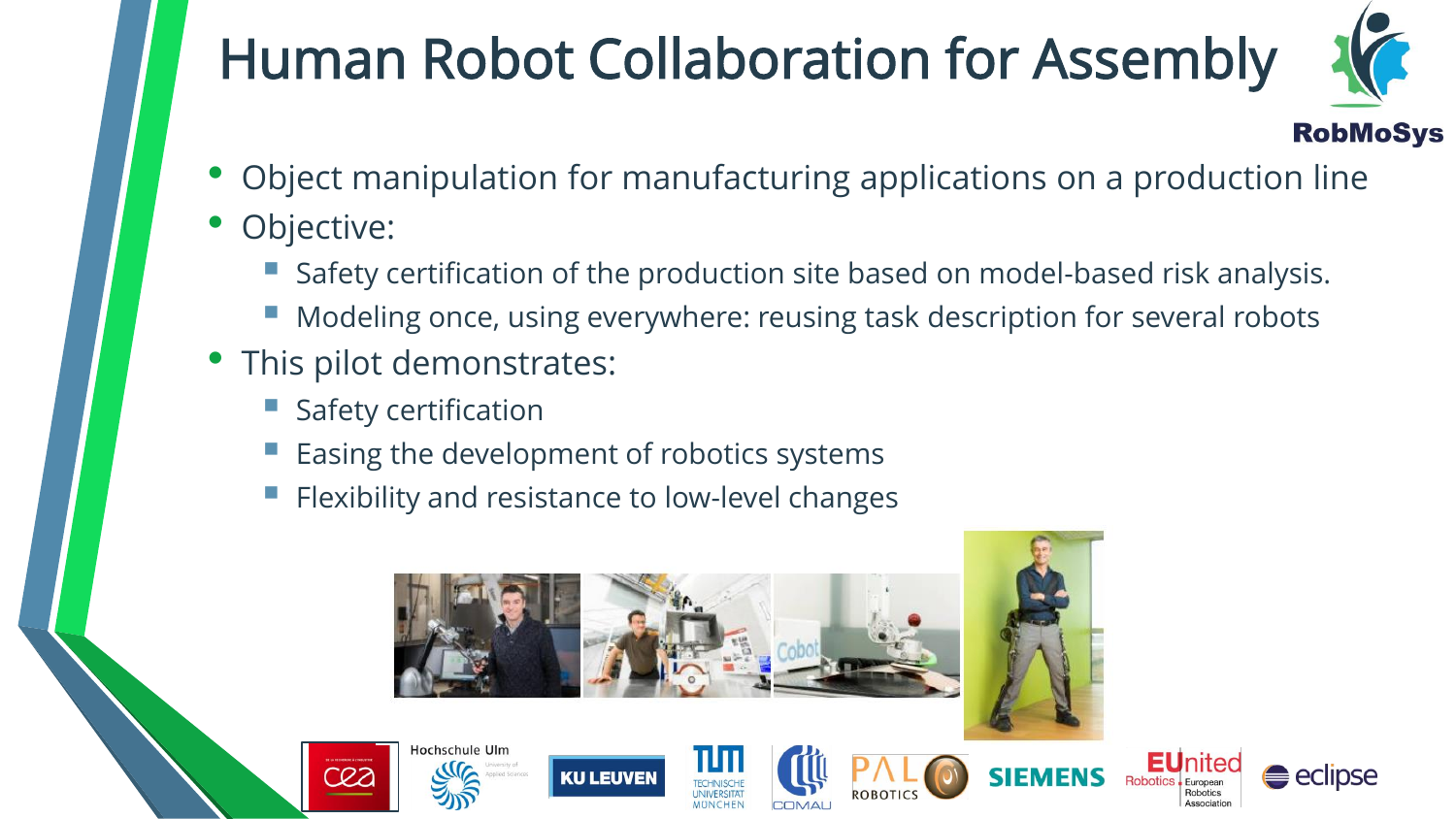# Assistive Mobile Manipulation



- **RobMoSys**<br>• Mobile manipulation for assistive robotics in a domestic environment or in care institutions
- **Objective** 
	- validate the RobMoSys methodology by applying it on an assistive robotics scenario in a domestic environment
	- validate the methodology through all stages from design to task execution.
- Key performance indicators:
	- ease of integration and flexibility to adaptation
	- easy comparison between different alternatives using metrics
- Use cases:

CRZ

- Replacing hardware/software components
- Compose the robot with a new interface

Hochschule Ulm